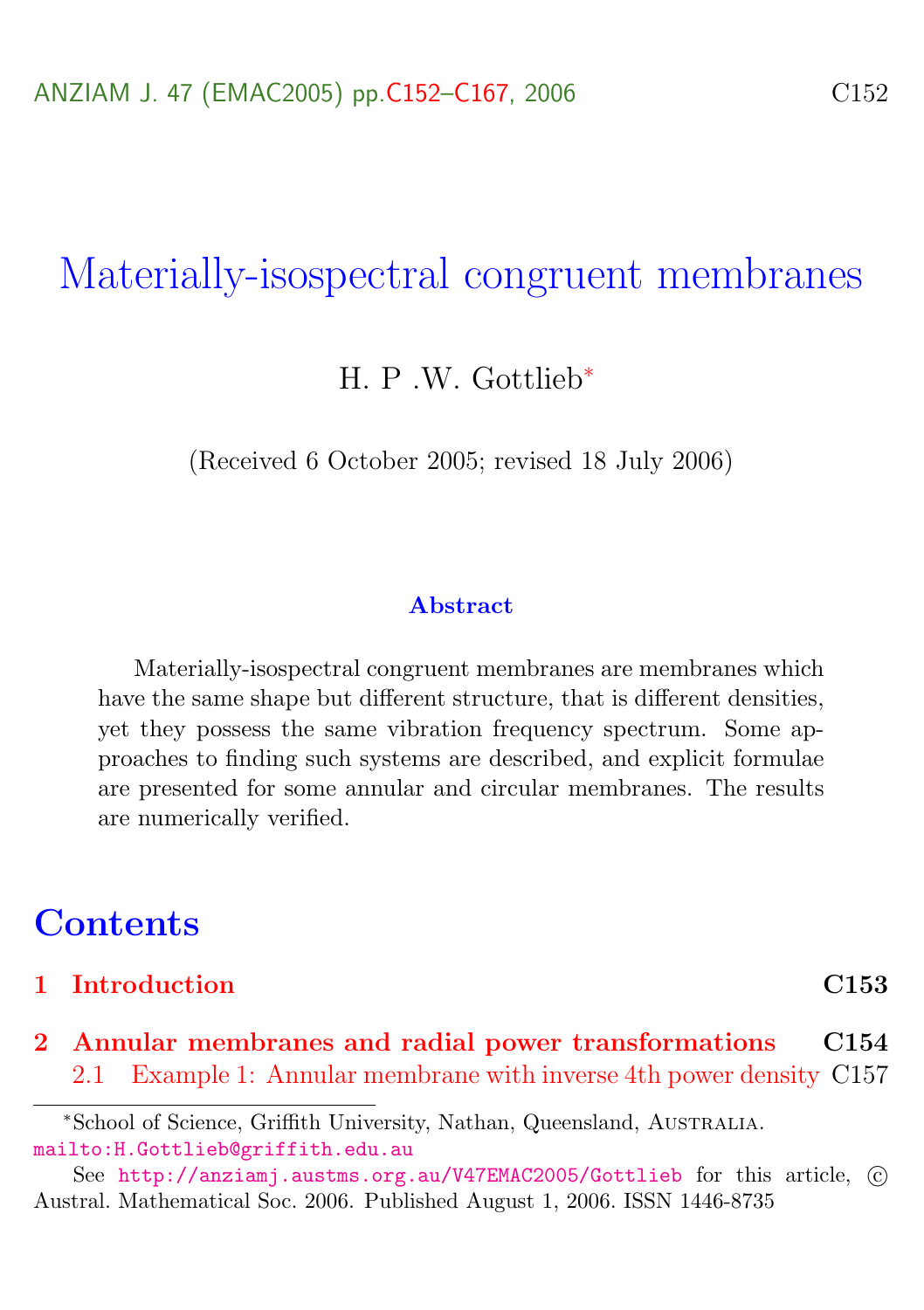### <span id="page-1-1"></span>Contents C153

| 3 Circular membranes and conformal mappings |              |                                                                       | C <sub>160</sub> |  |
|---------------------------------------------|--------------|-----------------------------------------------------------------------|------------------|--|
|                                             |              | 3.1 Examples 2,3: Circular membranes isospectral to uniform mem-      |                  |  |
|                                             |              |                                                                       |                  |  |
|                                             |              | 3.2 Example 4: Circular membrane with linear radial density and       |                  |  |
|                                             |              | corresponding isospectral membrane $\ldots \ldots \ldots \ldots$ C162 |                  |  |
|                                             | 4 Discussion |                                                                       | C <sub>164</sub> |  |
|                                             |              | <b>References</b>                                                     |                  |  |

## <span id="page-1-0"></span>1 Introduction

Isospectral membranes are membranes having the same vibration frequency spectrum for given boundary condition. They may be shape-isospectral, differing in shape but being of uniform density, so one looks at eigenvalues of the Laplacian. In that case, the question [\[1\]](#page-14-1) "Can one hear the shape of a drum?" arises, and the answer, at least for some shapes, is "No": there are uniform membranes of genuinely different shapes having the same characteristic frequency spectrum [\[2\]](#page-14-2). In this paper we look at the alternative problem of materially-isospectral membranes, which have the same shape (congruent) but have different material properties, in this case density functions. Here, "one cannot hear the density of a drum". There may be isospectrality for more than one boundary condition, such as fixed edges and free edges.

As well as being interesting in themselves as non-homogeneous systems with exact or related solutions, these examples have a practical side. For inverse problems, they indicate which sets of boundary conditions are not sufficient to distinguish the structure. They may be used as partial inputs to test inversion algorithms when comparing systems with some identical boundarycondition spectra. They also provide benchmark problems for testing the accuracy of numerical methods for solving partial differential equations in two dimensions with spatially varying equation coefficients.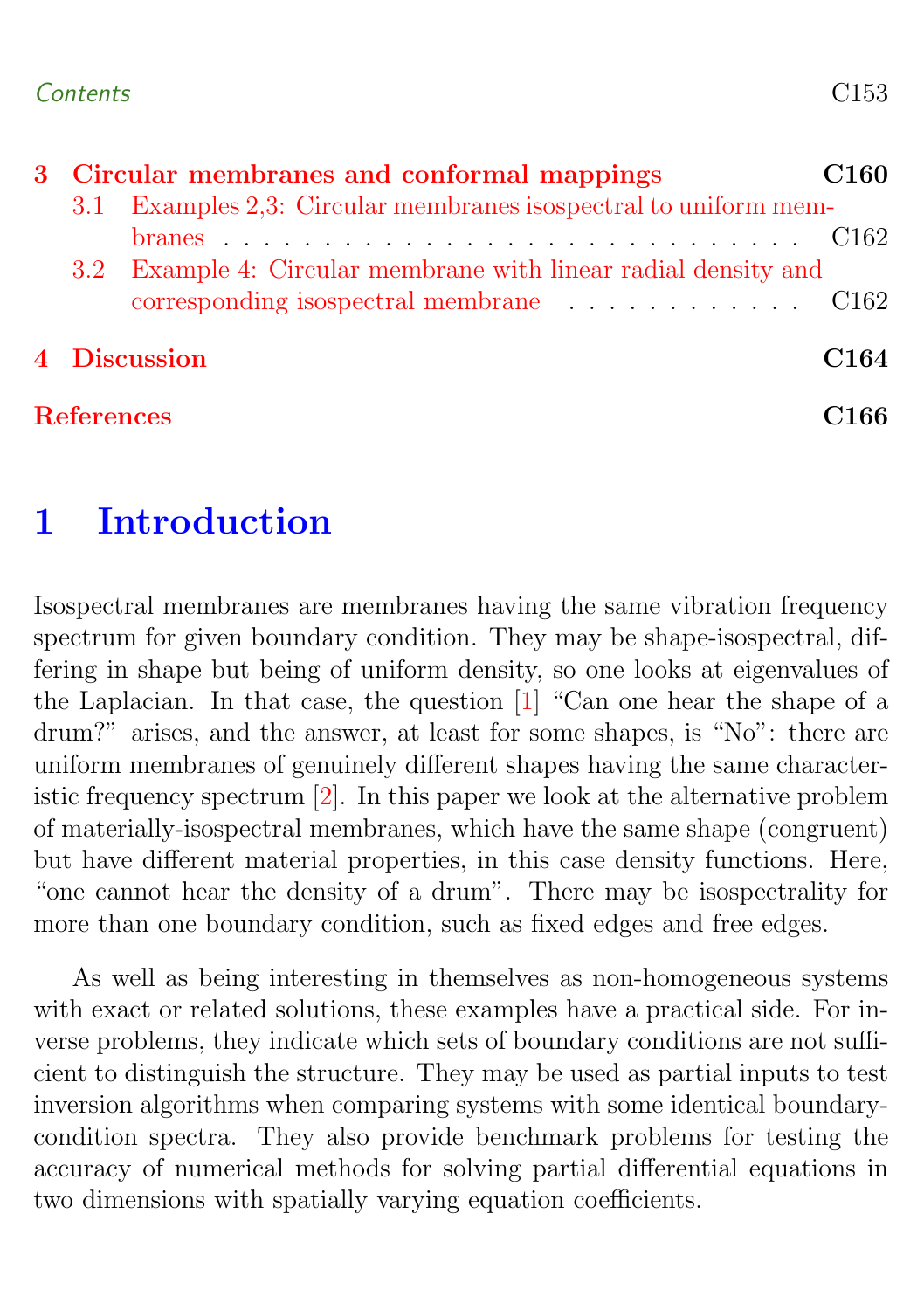### 1 Introduction C154

This paper deals with radial power transformations for annular membranes, leading to inverse-fourth-power densities isospectral with uniform membranes, and with conformal maps for circular membranes. Computed tables verify some examples.

# <span id="page-2-0"></span>2 Annular membranes and radial power transformations

For two-dimensional plane polar coordinates  $(r, \theta)$ , consider the radial power transformation

$$
r' = \frac{R^{p+1}}{r^p},\tag{1}
$$

where R is some length scale and  $a \leq r \leq b$ . For a non-trivial transformation  $(p \neq -1)$ , congruent annuli result only if  $p = 1$ . Then with the choice  $R^2 = ab, r = a \Leftrightarrow r' = b \text{ and } r = b \Leftrightarrow r' = a.$  (The inner and outer radii) are interchanged, but still  $a \leq r' \leq b$ .)

Thus we consider the inversion of coordinates

<span id="page-2-1"></span>
$$
r = \frac{ab}{r'}, \quad \theta = \theta', \tag{2}
$$

and relate functions

$$
u(r,\theta) = v(r',\theta').
$$
\n(3)

Now if  $v$  is the transverse displacement of vibrations of a homogeneous annular membrane with radii  $a \leq r' \leq b$ , and with constant tension T and constant density  $\sigma_0$ , then  $v(r', \theta')$  satisfies a modified Helmholtz equation involving the two-dimensional Laplacian

$$
\nabla^{\prime 2} v = -\frac{\omega^2}{T} \sigma_0 v \,, \tag{4}
$$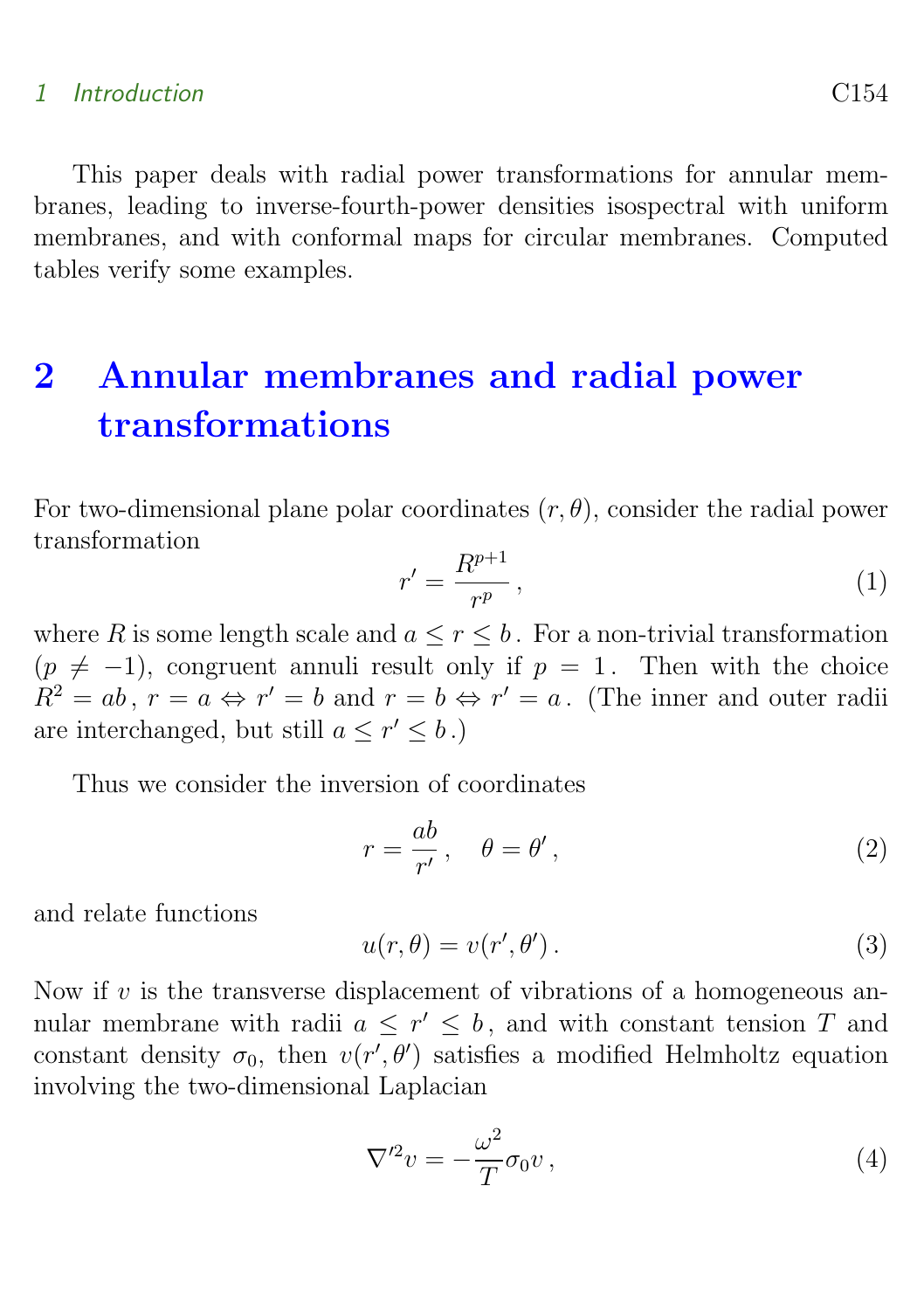<span id="page-3-2"></span>where the prime refers to the primed coordinates and  $\omega$  denotes the angular eigenfrequencies. With the transformation [\(2\)](#page-2-1), the variable  $u(r, \theta)$  is found [\[3\]](#page-14-3) to satisfy the partial differential equation

<span id="page-3-0"></span>
$$
\nabla^2 u = -\frac{\omega^2}{T} \sigma_0 \frac{a^2 b^2}{r^4} u.
$$
\n(5)

This is the partial differential equation for the displacement of a congruent but inhomogeneous membrane with inverse fourth-power radial density

<span id="page-3-1"></span>
$$
\sigma(r) = \sigma_0 \frac{a^2 b^2}{r^4},\tag{6}
$$

and the same eigenfrequency spectrum  $\{w\}$  which is therefore isospectral to the homogeneous (uniform) annular membrane with the same inner and outer radii. Note [\[3\]](#page-14-3) that only if  $p = 1$  (or, trivially, -1) is the complete two-dimensional (radial and angular) Laplacian obtained as in [\(5\)](#page-3-0).

Since  $v = 0 \Leftrightarrow u = 0$ , the condition of fixed rims (Dirichlet boundary condition (Dbc)) is preserved; and since  $\frac{\partial v}{\partial r'} = 0 \Leftrightarrow \frac{\partial u}{\partial r} = 0$ , the condition of free rims (Neumann boundary condition (Nbc)) is preserved. Thus the membranes are isospectral in both Dbc and Nbc boundary configurations.

The vibration amplitude functions (that is, the eigenfunctions) are related by

$$
u_n^m(r,\theta) = v_n^m\left(\frac{ab}{r},\theta\right),\tag{7}
$$

where the  $v_n^m$  are the standard eigenfunctions for a homogeneous annular membrane with the appropriate boundary conditions  $[4, p.116]$  $[4, p.116]$ . They involve Bessel functions of the first and second kind of integer order  $n$ , and the trigonometric functions of order n. Here, m denotes the mth solution of the transcendental eigenvalue equation arising from the boundary conditions.

Interestingly, the membrane masses are equal. The mass of the uniform membrane is

$$
M_{\sigma_0} = \pi \sigma_0 (b^2 - a^2). \tag{8}
$$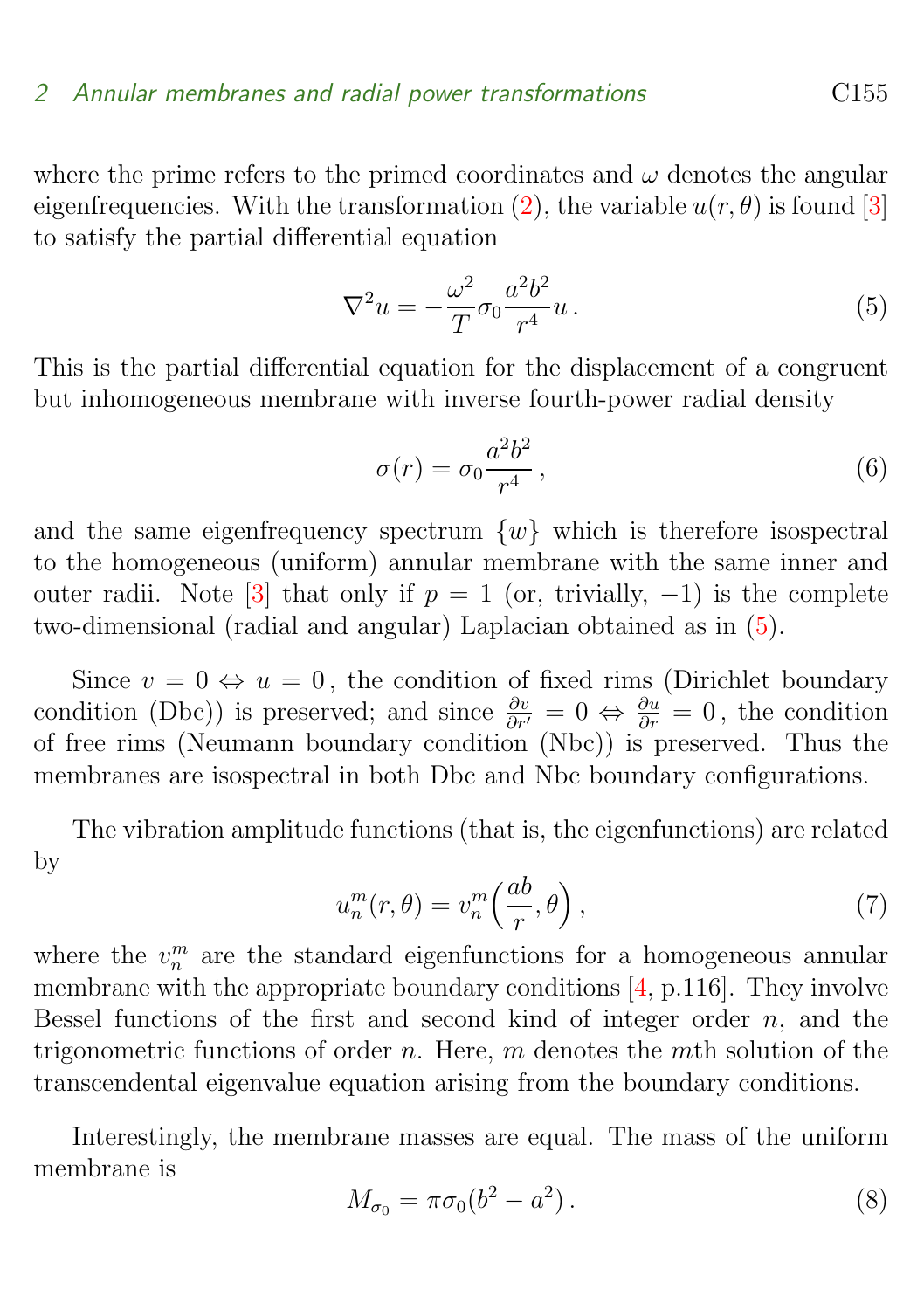### 2 Annular membranes and radial power transformations C156

Whereas the mass of the inhomogeneous membrane is

$$
M_{\sigma} = 2\pi \int_{a}^{b} \frac{\sigma_0 a^2 b^2}{r^4} r dr
$$
  
=  $-\pi \sigma_0 a^2 b^2 \left(\frac{1}{b^2} - \frac{1}{a^2}\right)$   
=  $\pi \sigma_0 (b^2 - a^2)$   
=  $M_{\sigma_0}$ . (9)

Since the inhomogeneous membrane [\(5\)](#page-3-0) attains its maximum density at  $r = a$  $(\sigma(a) = \sigma_0 b^2/a^2)$  and its minimum density at  $r = b$   $(\sigma(b) = \sigma_0 a^2/b^2)$ , the density variation over this membrane is

<span id="page-4-0"></span>
$$
\frac{\sigma_{\text{max}}}{\sigma_{\text{min}}} = \frac{b^4}{a^4},\tag{10}
$$

which may be substantial, depending on the radius ratio.

More generally, if the  $(r', \theta')$  membrane has a non-constant density  $\sigma_1(r', \theta')$ , and with  $r = ab/r'$ , it turns out that there is isospectrality of  $\sigma_1$  with

$$
\sigma_2(r,\theta) = \frac{a^2 b^2}{r^4} \sigma_1\left(\frac{ab}{r},\theta\right). \tag{11}
$$

The masses are again equal:

$$
M_2 = \int_{\theta=0}^{2\pi} \int_{r=a}^{b} \sigma_2(r,\theta) r \, dr \, d\theta
$$
  
= 
$$
\int_{\theta'=0}^{2\pi} \int_{r'=b}^{a} \frac{r'^4}{a^2 b^2} \sigma_1(r',\theta') \frac{ab}{r'} \left(-\frac{ab}{r'^2}\right) dr' \, d\theta'
$$
  
= 
$$
\int_{\theta'=0}^{2\pi} \int_{r'=a}^{b} \sigma_1(r',\theta') r' \, dr' \, d\theta' = M_1 \, . \tag{12}
$$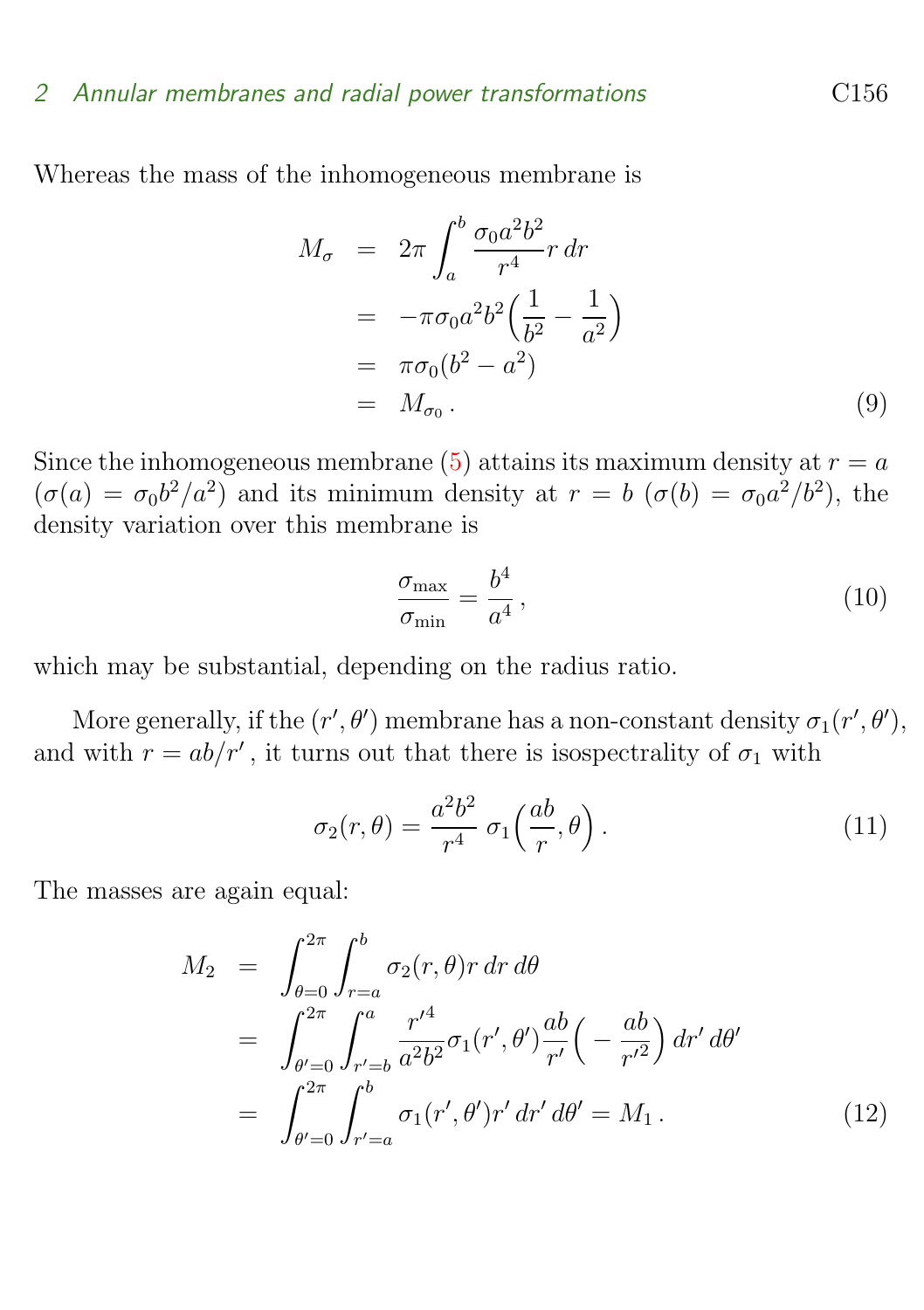### <span id="page-5-0"></span>2.1 Example 1: Annular membrane with inverse 4th power density

The results of some eigenvalue computations are presented in Tables [1](#page-6-1) and [2,](#page-7-0) for annular membranes with  $a = 1/2$ ,  $b = 1$ ,  $T = 1$ ,  $\sigma_0 = 1$ , involving an inhomogeneous membrane with [\(6\)](#page-3-1)

$$
\sigma(r) = \frac{1}{4r^4} \,. \tag{13}
$$

Here, for the homogeneous membrane,  $n$  signifies the number of nodal diameters, and  $m - 1$  is the number of (internal) nodal circles.

For these calculations, the "exact" angular frequencies were found numerically as the roots of the algebraic eigenvalue equation (obtained from the explicit eigenfunctions and boundary conditions) using Maple, and are therefore correct to the number of digits given. The "computed" eigenvalues  $(\omega^2)$ were found using the Eigenmodes facility of the finite element PDE Toolbox package of matlab, for Dirichlet and for Neumann boundary conditions. For the Dirichlet case, Table [1,](#page-6-1) the first thirteen (including degenerate) sequential eigenvalues are listed, together with next circularly symmetric mode  $(n = 0, m = 2: 18$ th mode). The Uniform, Computed column exhibits, first of all, the degree to which degeneracies for the  $n > 0$  modes are recovered. Comparison with the Exact column then indicates an accuracy of about 0.1% when the numerical package with the 5th mesh (four refinements) was used. As expected, finite element methods over estimate the true values. The Computed values for the inverse 4th power density follow the computed values for the uniform case very closely, to better than  $0.1\%$ , and are convincing confirmation of the isospectrality. In this case, the ratio  $(10)$  assumes the value 16, so the variation in density over the domain of the inhomogeneous membrane is quite substantial. The agreement is thus all the more impressive, as the two membranes are very different in structure.

For the Neumann case, Table [2,](#page-7-0) the first 15 (including degenerate) nonzero sequential eigenvalues are listed (as well as the zero eigenvalue). In this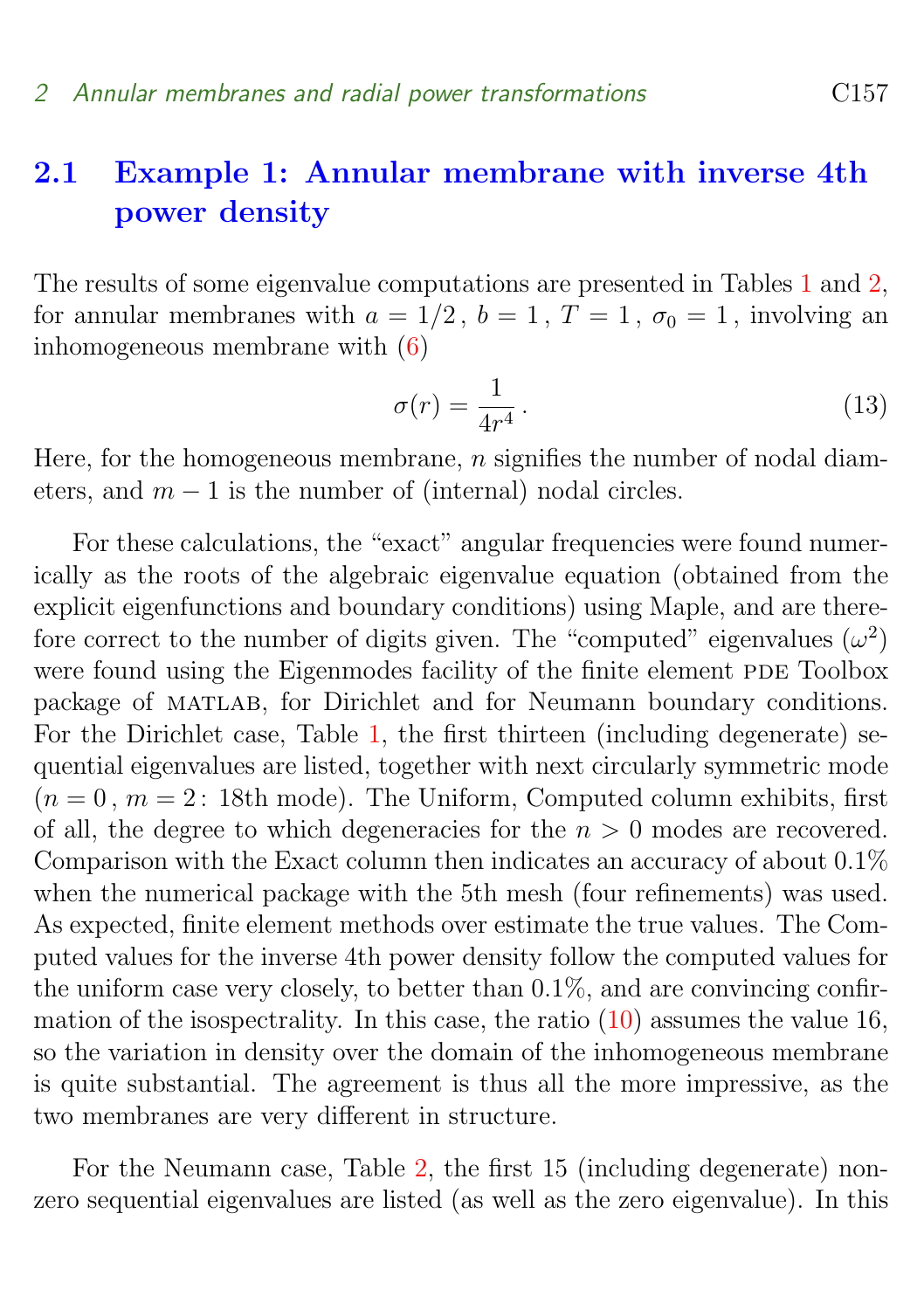| TABLE 1: Eigenvalues $\omega^2$ for uniform and inverse-fourth-power density annu-           |
|----------------------------------------------------------------------------------------------|
| lar membranes, equation (6), with inner radius $a = 0.5$ (T = 1, $\sigma_0 = 1$ , $b = 1$ ): |
| Dirichlet boundary condition.                                                                |

<span id="page-6-1"></span>

|                  |              | Uniform          |                     | Inverse $4th$ power $(13)$ |
|------------------|--------------|------------------|---------------------|----------------------------|
| $\it{n}$         | m            | $\omega^2$ Exact | $\omega^2$ Computed | $\omega^2$ Computed        |
| 0                | 1            | 39.0133          | 39.0223             | 39.0223                    |
| 1                | 1            | 40.8725          | 40.8823             | 40.8824                    |
| 1                | 1            | 40.8725          | 40.8826             | 40.8827                    |
| $\overline{2}$   | 1            | 46.4285          | 46.4415             | 46.4418                    |
| $\overline{2}$   | 1            | 46.4285          | 46.4419             | 46.4428                    |
| 3                | 1            | 55.6179          | 55.6374             | 55.6391                    |
| 3                | 1            | 55.6179          | 55.6377             | 55.6396                    |
| $\overline{4}$   | $\mathbf{1}$ | 68.3388          | 68.3691             | 68.3731                    |
| $\overline{4}$   | $\mathbf{1}$ | 68.3388          | 68.3695             | 68.3740                    |
| 5                | 1            | 84.4569          | 84.5043             | 84.5127                    |
| 5                | $\mathbf{1}$ | 84.4569          | 84.5046             | 84.5142                    |
| 6                | 1            | 103.814          | 103.887             | 103.903                    |
| 6                | 1            | 103.814          | 103.888             | 103.906                    |
|                  |              |                  |                     |                            |
| $\left( \right)$ | 2            | 157.424          | 157.592             | 157.651                    |

<span id="page-6-0"></span>case, because of the closer spacing and lower values, the 6th mesh was used for the finite element computation package, with consequent even more impressive confirmation of isospectrality. (The tabulated results well illustrate the appropriate isospectrality for the cases selected here and later, so it was not necessary to make more highly accurate numerical computations.)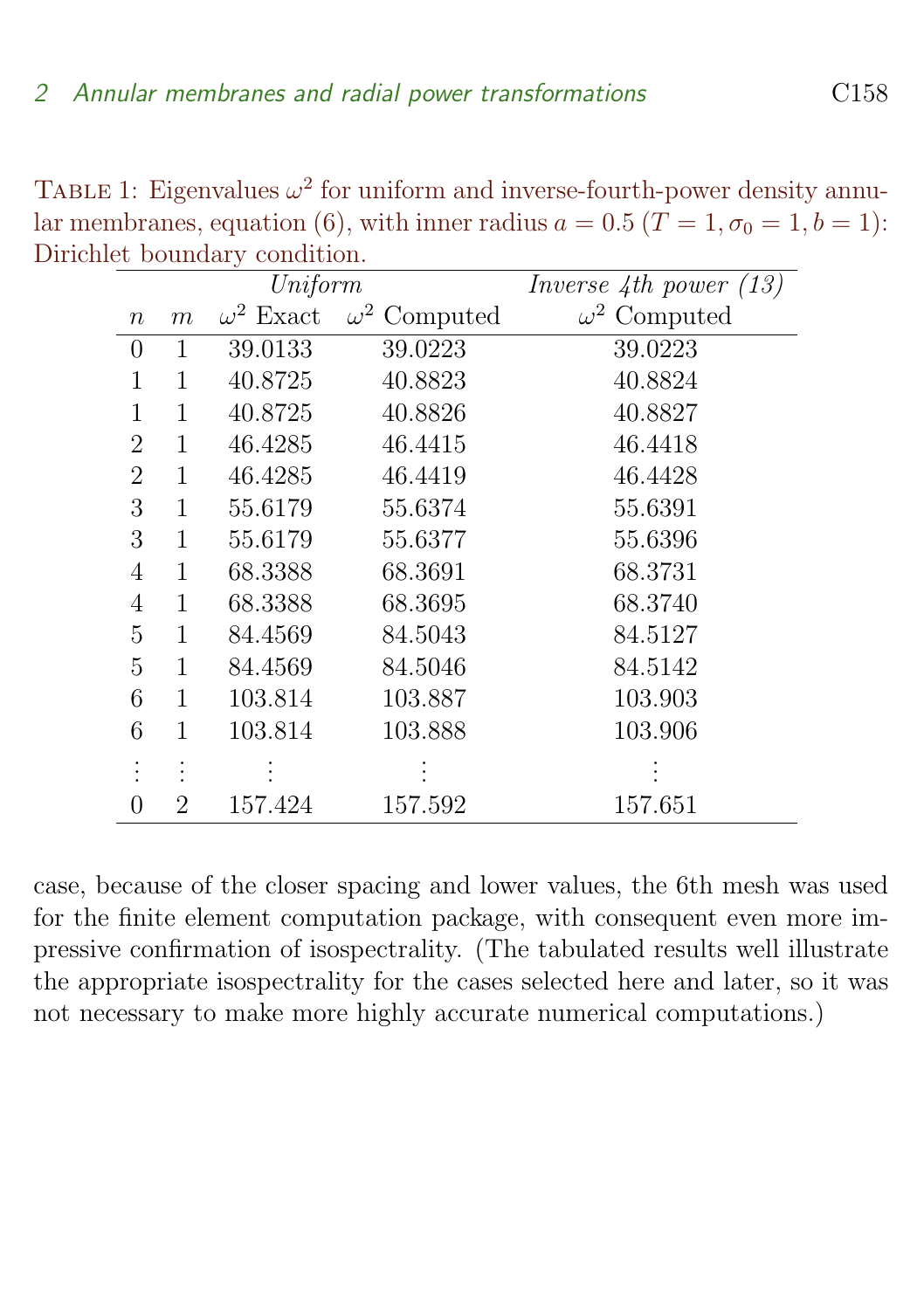TABLE 2: Eigenvalues  $\omega^2$  for uniform and inverse-fourth-power density annular membranes, equation (6), with inner radius  $a = 0.5$  ( $\overline{T} = 1, \sigma_0 = 1, b = 1$ ): Neumann boundary condition.

<span id="page-7-0"></span>

|                | Uniform        |                  |                     | Inverse 4th power $(13)$ |
|----------------|----------------|------------------|---------------------|--------------------------|
| $\, n$         | m              | $\omega^2$ Exact | $\omega^2$ Computed | $\omega^2$ Computed      |
|                |                | 0                | 0.0000              | 0.0000                   |
| 1              | 1              | 1.83514          | 1.8352              | 1.8352                   |
| 1              | 1              | 1.83514          | 1.8352              | 1.8352                   |
| $\overline{2}$ | 1              | 7.18886          | 7.1891              | 7.1891                   |
| $\overline{2}$ | 1              | 7.18886          | 7.1891              | 7.1892                   |
| 3              | $\mathbf{1}$   | 15.6638          | 15.6645             | 15.6651                  |
| 3              | 1              | 15.6638          | 15.6645             | 15.6651                  |
| $\overline{4}$ | 1              | 26.7830          | 26.7845             | 26.7869                  |
| 4              | 1              | 26.7830          | 26.7845             | 26.7869                  |
| 5              | 1              | 40.1815          | 40.1845             | 40.1906                  |
| 5              | 1              | 40.1815          | 40.1846             | 40.1907                  |
| $\overline{0}$ | 1              | 40.8725          | 40.8748             | 40.8756                  |
| 1              | 2              | 43.0985          | 43.1012             | 43.1017                  |
| 1              | 2              | 43.0985          | 43.1013             | 43.1021                  |
| $\overline{2}$ | $\overline{2}$ | 49.8801          | 49.8842             | 49.8844                  |
| $\overline{2}$ | $\overline{2}$ | 49.8801          | 49.8842             | 49.8848                  |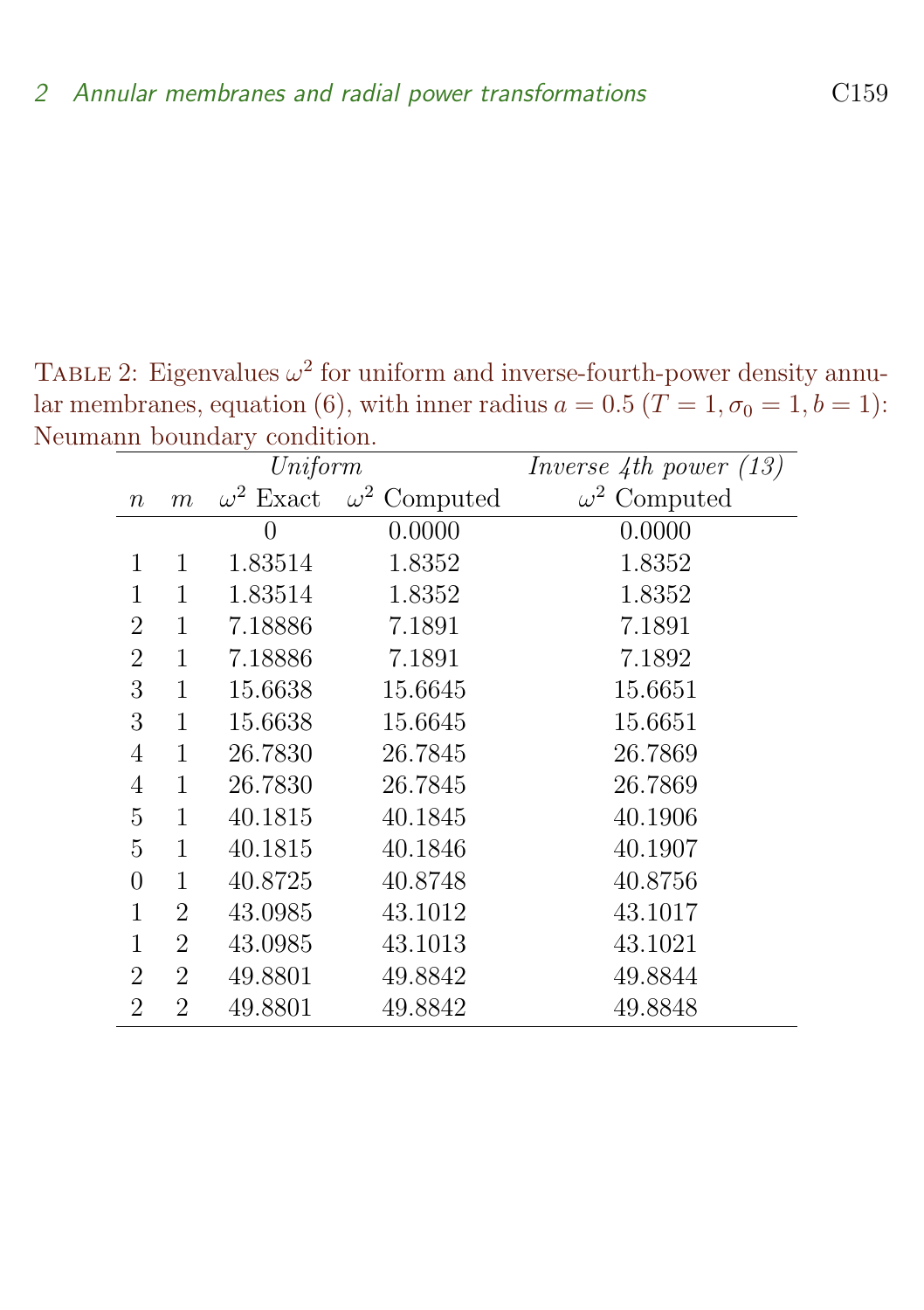# <span id="page-8-2"></span>3 Circular membranes and conformal mappings

Consider a region in the x, y-plane (with  $z = x + iy \equiv r \exp i\theta$ ), and an analytic map f to the  $\xi$ ,  $\eta$ -plane:

$$
f(z) = \zeta = \xi + i\eta \equiv \rho \exp(i\phi), \qquad (14)
$$

with  $\xi = \xi(x, y)$  and  $\eta = \eta(x, y)$ . For a uniform (constant density  $\sigma_0$ ) membrane (with unit tension  $T = 1$ ) in the  $\xi$ ,  $\eta$ -plane, the amplitude function  $v(\xi, \eta)$  satisfies the two-dimensional partial differential equation

$$
\nabla_{\xi,\eta}^2 v + \omega^2 \sigma_0 v = 0. \tag{15}
$$

Let

$$
v(\xi, \eta) = u(x, y). \tag{16}
$$

Then it may be shown [\[5,](#page-14-5) Chapter 7] that, as a consequence of the Cauchy– Riemann equations,  $u(x, y)$  satisfies the partial differential equation

$$
\nabla_{x,y}^2 u + \omega^2 \sigma_0 |f'(z)|^2 u = 0.
$$
 (17)

This shows that  $u(x, y)$  is the amplitude function for an inhomogeneous membrane in the  $x, y$ -plane with density function

<span id="page-8-1"></span>
$$
\sigma(x, y) = \sigma_0 |f'(z)|^2, \qquad (18)
$$

with the same eigenfrequency spectrum.

We are interested here in circular membranes  $[6, 7]$  $[6, 7]$  $[6, 7]$ . Up to rotations, the only one-to-one analytic mapping of the unit disc onto itself [\[5\]](#page-14-5) is the conformal (Möbius) map

<span id="page-8-0"></span>
$$
\zeta = f(z) = \frac{z - \alpha}{1 - \alpha z}, \quad -1 < \alpha < 1. \tag{19}
$$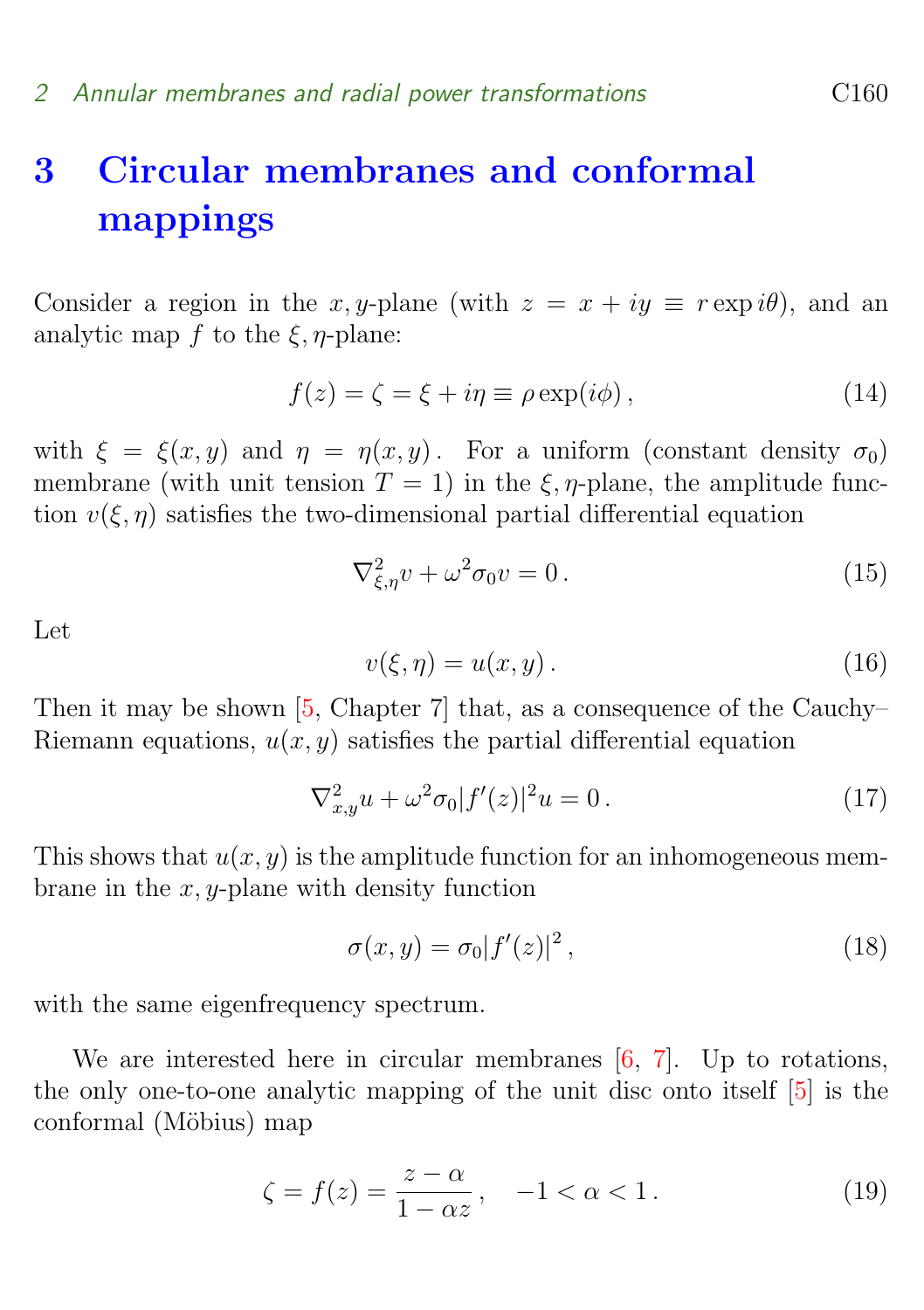### <span id="page-9-3"></span>3 Circular membranes and conformal mappings C161

This has the property that  $|\zeta| = 1 \Leftrightarrow |z| = 1$ , so that the boundary is mapped onto itself. Furthermore,  $v = 0 \Leftrightarrow u = 0$ , so the fixed edge condition (Dbc) is preserved; and  $\frac{\partial v}{\partial \rho} = 0 \Leftrightarrow \frac{\partial u}{\partial r} = 0$ , so the free edge condition (Nbc) is also preserved.

Use of  $(19)$  in  $(18)$  yields the density function  $[6]$ 

<span id="page-9-0"></span>
$$
\sigma(x,y) = \sigma_0 \frac{(1-\alpha^2)^2}{\left[ (1-\alpha x)^2 + \alpha^2 y^2 \right]^2}.
$$
\n(20)

These constitute a family of densities, for  $-1 < \alpha < 1$ , of inhomogeneous (unit tension, unit radius) circular membranes which are isospectral to a standard homogeneous (unit radius) circular membrane, and to each other. This holds for both fixed and free boundary conditions.

More generally, if the membrane in the  $\xi$ ,  $\eta$ -plane has non-uniform density  $\sigma_1(\xi, \eta)$ , then the mapped isospectral membrane in the x, y-plane has density function

<span id="page-9-2"></span>
$$
\sigma_2(x, y) = |f'(z)|^2 \sigma_1(\xi(x, y), \eta(x, y)). \tag{21}
$$

The proof of equality of masses here uses the fact that the Jacobian of the transformation is just  $|f'(z)|^2$ :

$$
M_1 = \iint \sigma_1(\xi, \eta) d\xi d\eta = \iint \sigma_1 |f'(z)|^2 dx dy = \iint \sigma_2 dx dy = M_2.
$$
 (22)

The maximum density variation for the inhomogeneous membrane with density given by [\(20\)](#page-9-0), which is materially-isospectral to a uniform membrane with constant density  $\sigma_0$ , is

<span id="page-9-1"></span>
$$
\frac{\sigma_{\max}(x=1, y=0)}{\sigma_{\min}(x=-1, y=0)} = \left(\frac{1+\alpha}{1-\alpha}\right)^4,
$$
\n(23)

which may be appreciable for  $\alpha$  near 1.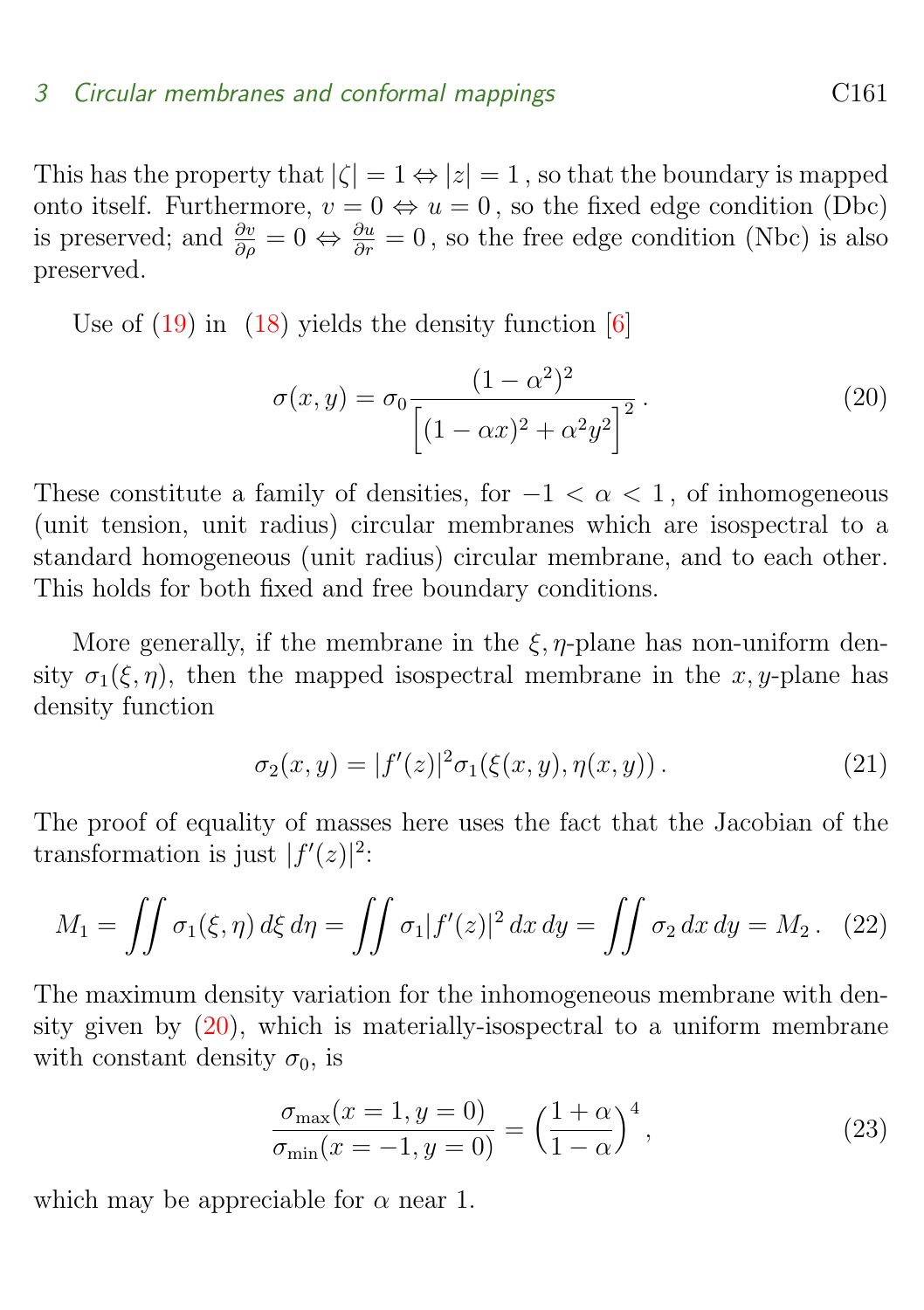### <span id="page-10-3"></span><span id="page-10-0"></span>3.1 Examples 2,3: Circular membranes isospectral to uniform membranes

For a unit tension, unit radius circular membrane with constant, unit, density, the standard eigenfunction solutions involve Bessel functions [\[4\]](#page-14-4), and hence the exact eigenvalues against which numerical finite element computations may be compared are available from the solutions of the resulting algebraic eigenfrequency equation  $J_n(\omega) = 0$  (for Dbc).

Table [3](#page-11-0) lists the first ten values of  $\omega^2$  for a uniform circular membrane (Dirichlet boundary condition) and for the isospectral non-uniform mem-branes with densities given by [\(20\)](#page-9-0) for parameter values  $\alpha = 0.2$  and  $\alpha = 0.5$ . For instance,

$$
\sigma_{\alpha=1/2}(x,y) = \frac{9}{\left[ (2-x)^2 + y^2 \right]^2}.
$$
\n(24)

Again there is good correspondence. The ratio [\(23\)](#page-9-1) has value 5.0625 for  $\alpha = 0.2$ . For  $\alpha = 0.5$  the ratio is 81, so there is a very large variation in density over the region. This may be reflected in the slightly less accurate values returned by the computational package. Agreement is nevertheless within about 0.1%

## <span id="page-10-1"></span>3.2 Example 4: Circular membrane with linear radial density and corresponding isospectral membrane

<span id="page-10-2"></span>In this instance, two different non-uniform membranes isospectral to each other are considered, for parameter value  $\alpha = 1/2$ . The first has a linear radial density

$$
\sigma_1 = r \,, \tag{25}
$$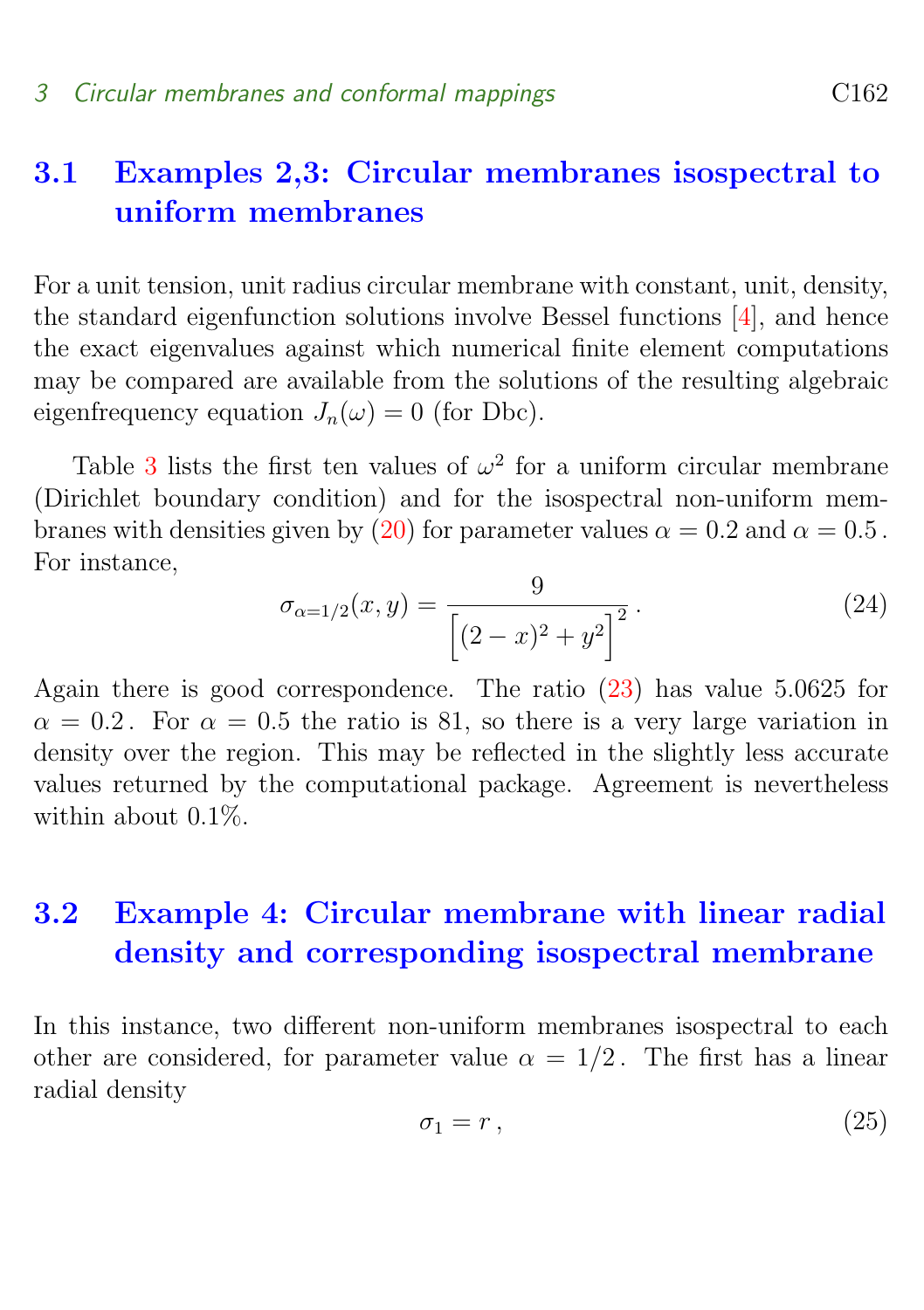TABLE 3: Eigenvalues  $\omega^2$  for uniform circular membrane (Dirichlet boundary condition) and for densities (20) obtained by a conformal map, for values of the parameter  $\alpha = 1/5$  and  $\alpha = 1/2$ .

<span id="page-11-0"></span>

|                | Uniform        |                  | Conformal           |                     |  |
|----------------|----------------|------------------|---------------------|---------------------|--|
| $\, n$         | m              | $\omega^2$ Exact | $\omega^2$ Computed | $\omega^2$ Computed |  |
|                |                |                  | $\alpha=0.2$        | $\alpha = 0.5$      |  |
| 0              | 1              | 5.7832           | 5.7835              | 5.7836              |  |
| 1              | 1              | 14.6820          | 14.6839             | 14.6856             |  |
| 1              | 1              | 14.6820          | 14.6840             | 14.6867             |  |
| $\overline{2}$ | 1              | 26.3746          | 26.3810             | 26.3889             |  |
| $\overline{2}$ | 1              | 26.3746          | 26.3812             | 26.3909             |  |
| 0              | $\overline{2}$ | 30.4713          | 30.4796             | 30.4898             |  |
| 3              | 1              | 40.7065          | 40.7219             | 40.7446             |  |
| 3              | 1              | 40.7065          | 40.7223             | 40.7465             |  |
| 1              | $\overline{2}$ | 49.2185          | 49.2389             | 49.2601             |  |
| 1              | 2              | 49.2185          | 49.2416             | 49.2792             |  |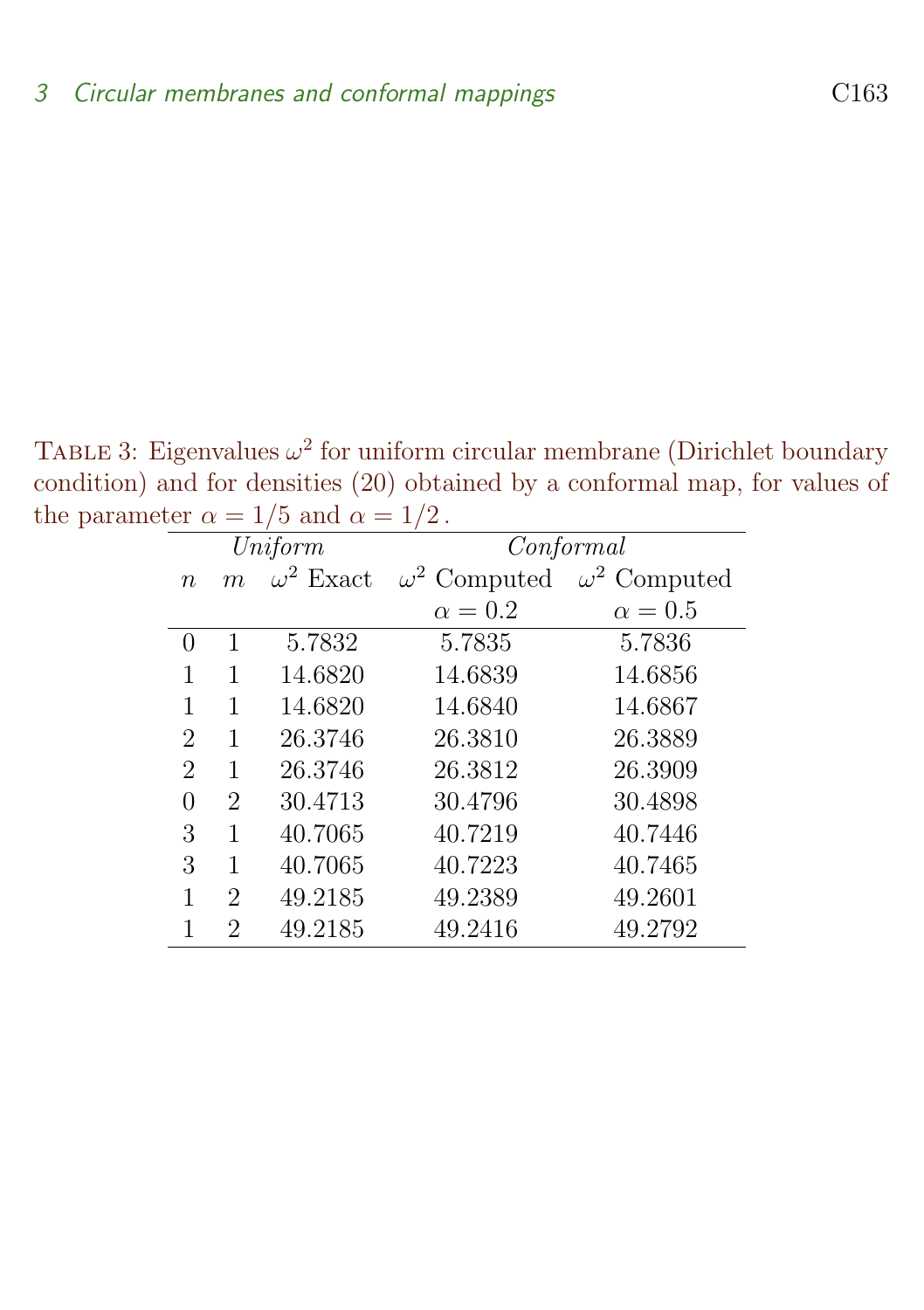### <span id="page-12-3"></span>3 Circular membranes and conformal mappings Circular C164

and its isospectral partner via [\(21\)](#page-9-2) and [\(19\)](#page-8-0) has density

<span id="page-12-1"></span>
$$
\sigma_2 = \frac{9}{16} \frac{\sqrt{\frac{1}{4} + x^2 + y^2 - x}}{\left[1 + \frac{1}{4}(x^2 + y^2) - x\right]^{5/2}}.
$$
\n(26)

This expression is clearly of non-radial form.

For a unit-tension, unit-radius circular membrane with linear radial density  $r(25)$  $r(25)$ , it may be shown that, for fixed rim, the characteristic angular eigenfrequencies satisfy

<span id="page-12-2"></span>
$$
J_{\frac{2}{3}n}\left(\frac{2\omega}{3}\right) = 0\,. \tag{27}
$$

Table [4](#page-13-0) lists the first ten eigenvalues  $\omega^2$  for comparison. The inhomogeneous density in equation  $(26)$  is rather complicated. Nevertheless, Table [4](#page-13-0) exhibits good agreement with the simpler density  $(25)$ , again to within about 0.1%.

Amusingly, comparison of [\(27\)](#page-12-2) with the eigenfrequency equation for the uniform membrane quoted in Section [3.1](#page-10-0) above shows that, for  $n = 0$ , the eigenvalues for the former are  $(9/4)$  times those for the latter. This is born out by Tables [3](#page-11-0) and [4](#page-13-0) for  $(n, m) = (0, 1)$  and  $(0, 2)$ . Other relationships for certain frequencies may be deduced. For instance, the  $n=3$  eigenvalues obtained from [\(27\)](#page-12-2) are (9/4) times those for the  $n = 2$  eigenvalues of the uniform membrane. This is demonstrated by the  $m = 1$  entries for those appropriate n values in Tables [3](#page-11-0) and [4.](#page-13-0)

## <span id="page-12-0"></span>4 Discussion

This paper has demonstrated, by explicit constructions and numerical examples for annular and for circular membranes, the fact that "one cannot hear the structure of a drum", that is, "different densities can sound the same". This should be taken in the sense of Chapman [\[2\]](#page-14-2) (stated there for different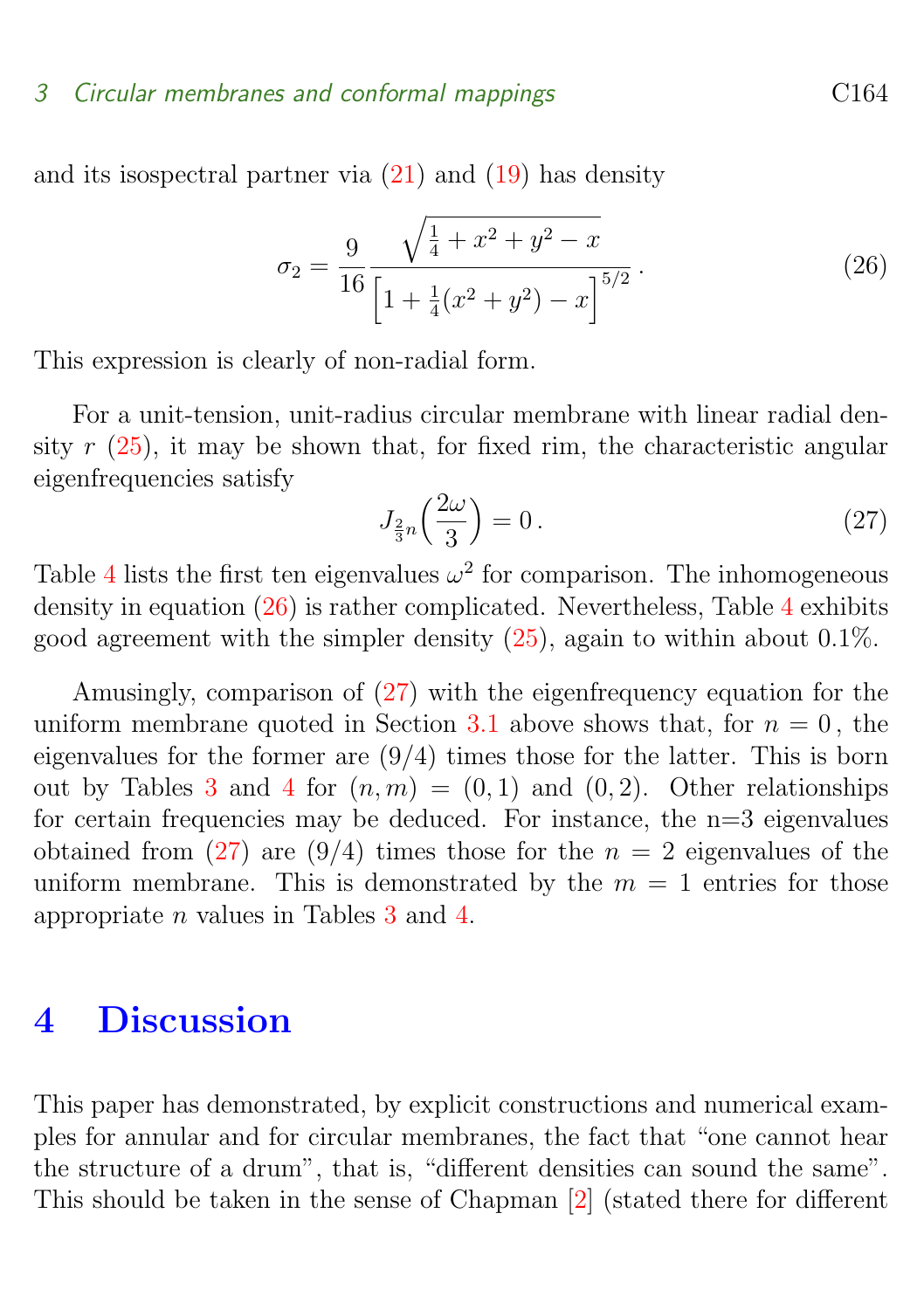### <span id="page-13-1"></span>4 Discussion C165

<span id="page-13-0"></span>

|                             |   | $\sigma_1 = r$   | $\sigma_2(x,y)(26)$ |                     |
|-----------------------------|---|------------------|---------------------|---------------------|
| $\, n$                      | m | $\omega^2$ Exact | $\omega^2$ Computed | $\omega^2$ Computed |
| $\left( \right)$            | 1 | 13.0122          | 13.0128             | 13.0130             |
| 1                           | 1 | 25.6382          | 25.6413             | 25.6449             |
| 1                           | 1 | 25.6382          | 25.6414             | 25.6481             |
| $\mathcal{D}_{\mathcal{L}}$ | 1 | 41.1267          | 41.1359             | 41.1521             |
| 2                           | 1 | 41.1267          | 41.1361             | 41.1560             |
| 3                           | 1 | 59.3429          | 59.3633             | 59.4059             |
| 3                           | 1 | 59.3429          | 59.3634             | 59.4094             |
| 0                           | 2 | 68.5603          | 68.5810             | 68.6269             |
|                             | 1 | 80.1958          | 80.2342             | 80.3173             |
|                             | 1 | 80.1958          | 80.2350             | 80.3299             |

TABLE 4: Eigenvalues  $\omega^2$  for unit radius circular membranes (Dirichlet boundary condition) with densities given by r (25) and by Equation (26).

shapes) that they can produce exactly the same frequency spectrum. Thus for membranes with the same shape and the same boundary condition, a characteristic frequency spectrum may not be enough to distinguish whether they have the same density distribution. In particular, such considerations may have bearing on the determination of whether a system is uniform or has imperfections.

The addition of further information from a different boundary condition may still not lead to a resolution, as in the case of both Dirichlet (fixed rim) and Neumann (free rim) conditions above. Thus some other boundary condition, or some other property such as modal or nodal data [\[8\]](#page-15-2), may have to be included if an inversion scheme to determine the density is to be successful.

All the isospectral examples in this paper were shown in each case to have equal mass. This suggests that knowledge of a frequency spectrum, whilst not allowing a determination of the actual density distribution of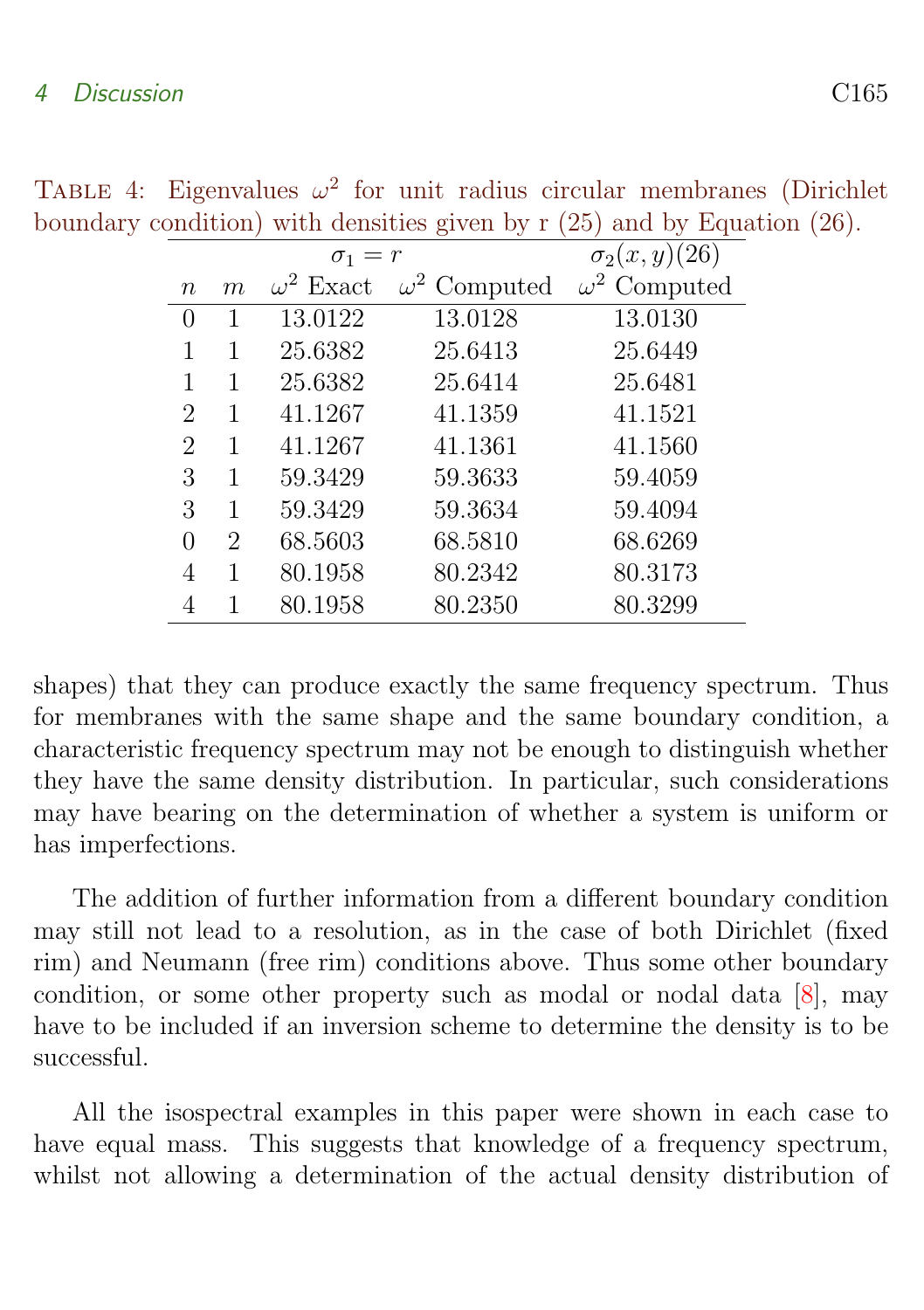### <span id="page-14-6"></span>4 Discussion C166

an inhomogeneous membrane of prescribed shape, might in general reveal the total mass. This is borne out by the considerations of Courant and Hilbert [\[9,](#page-15-3) p.442], where a cumulative eigenvalue counting function asymptotically yields  $\iint \sigma dx dy$ , that is, the mass of the membrane. An interesting question then arises of whether other broad structural features may also be obtainable from a frequency spectrum.

Acknowledgments: I thank Dr. Maeve McCarthy for discussions and hints on the use of MATLAB.

## **References**

- <span id="page-14-1"></span><span id="page-14-0"></span>[1] M. Kac. Can one hear the shape of a drum? American Mathematical Monthly, 73 (4, Part 2):1–23, 1966. [C153](#page-1-1)
- <span id="page-14-2"></span>[2] S. J. Chapman. Drums that sound the same. American Mathematical Monthly, 102:124–138, 1995. [C153,](#page-1-1) [C164](#page-12-3)
- <span id="page-14-3"></span>[3] H. P. W. Gottlieb. Axisymmetric isospectral annular plates and membranes. IMA Journal of Applied Mathematics, 49:185–192, 1992. <http://dx.doi.org/10.1093/imamat/49.2.185> [C155](#page-3-2)
- <span id="page-14-4"></span>[4] A. Gray, G. B. Mathews and T. M. MacRobert. A treatise on Bessel functions and their applications to physics (2nd edition). Dover, New York, 1966. [C155,](#page-3-2) [C162](#page-10-3)
- <span id="page-14-5"></span>[5] E. B. Saff and A. D. Snider. Fundamentals of Complex Analysis for Mathematics, Science and Engineering. Prentice–Hall, Englewood Cliffs, 1976. [C160](#page-8-2)